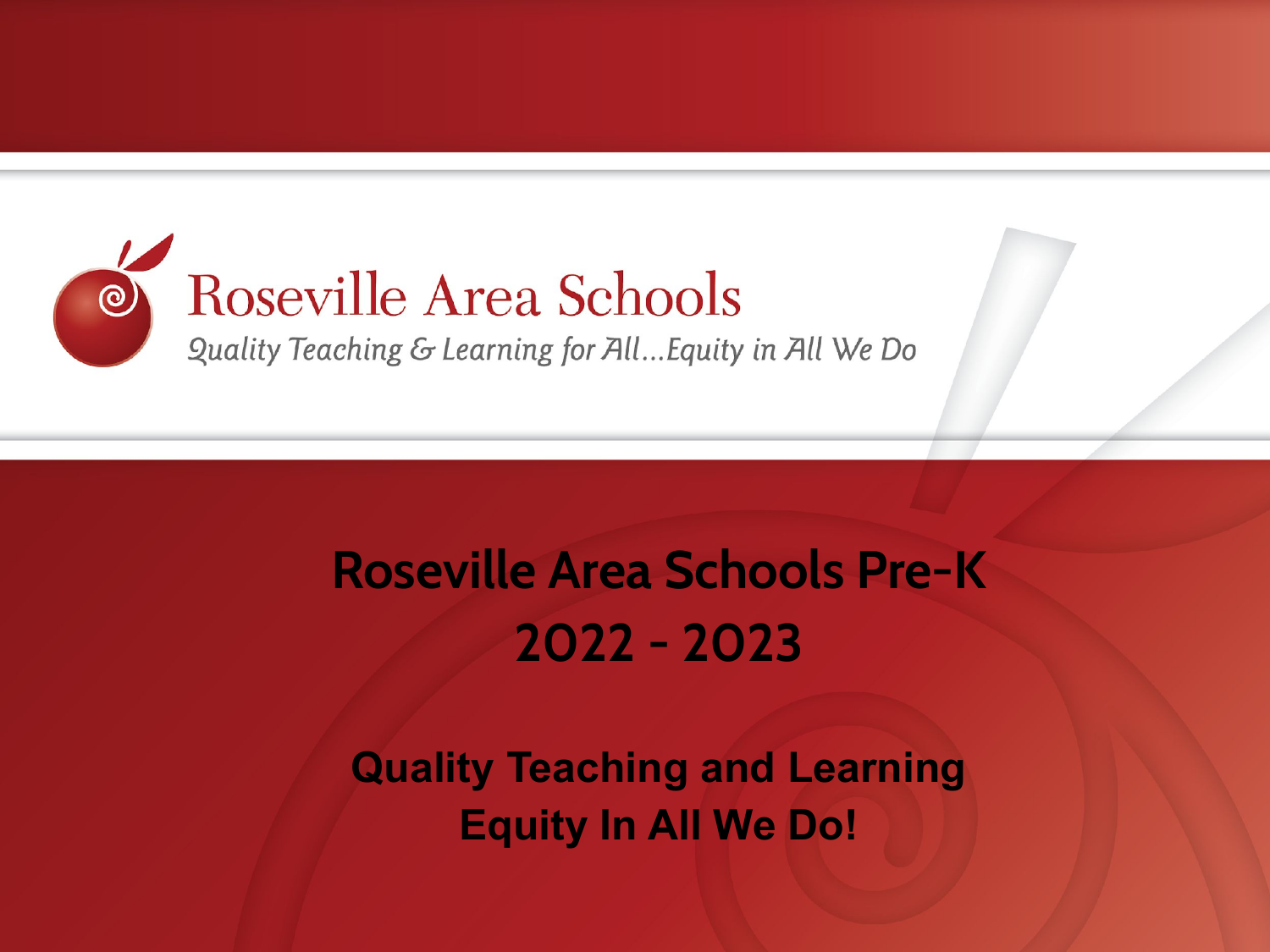

# **Welcome**

Tamy Reese, Early Childhood Program Supervisor, [tamy.reese@isd623.org](mailto:tamy.reese@isd623.org)

Janina Haug, Pre-K Instructional Support Manager, [janina.haug@isd623.org](mailto:janina.haug@isd623.org)

Elsa Carlson, ECFE & Pre-K Outreach Manager, [elsa.carlson@isd623.org](mailto:elsa.carlson@isd623.org)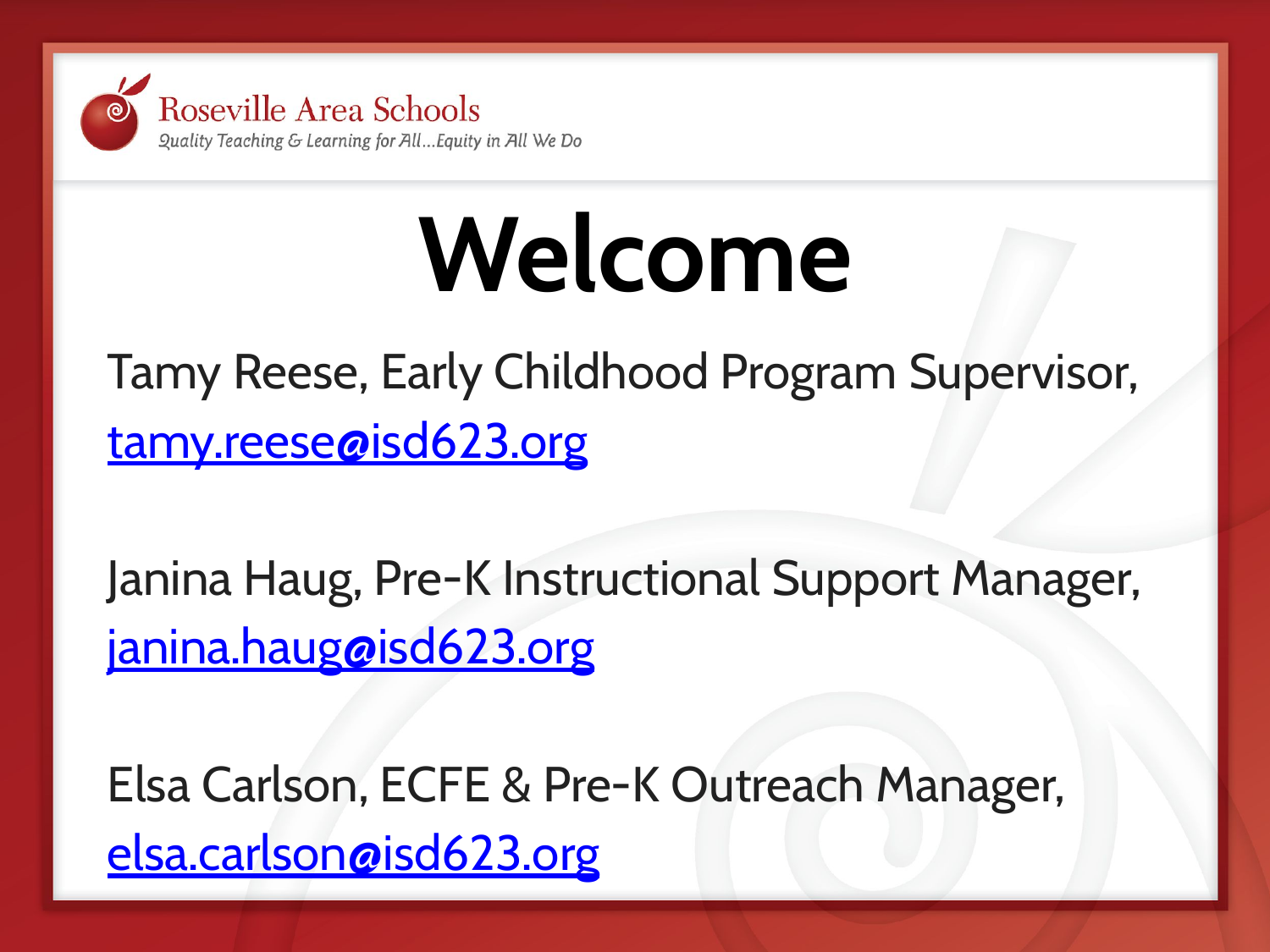

### **Early Childhood Centers**

- New site at Harambee opened fall 2020
	- 5 Pre-K classrooms
- New building Aŋpétu Téča opened fall 2021
	- 6 Pre-K classrooms
- Parkview Pre-K and ECFE
	- 2 Pre-K classrooms
	- ECFE parent/child classes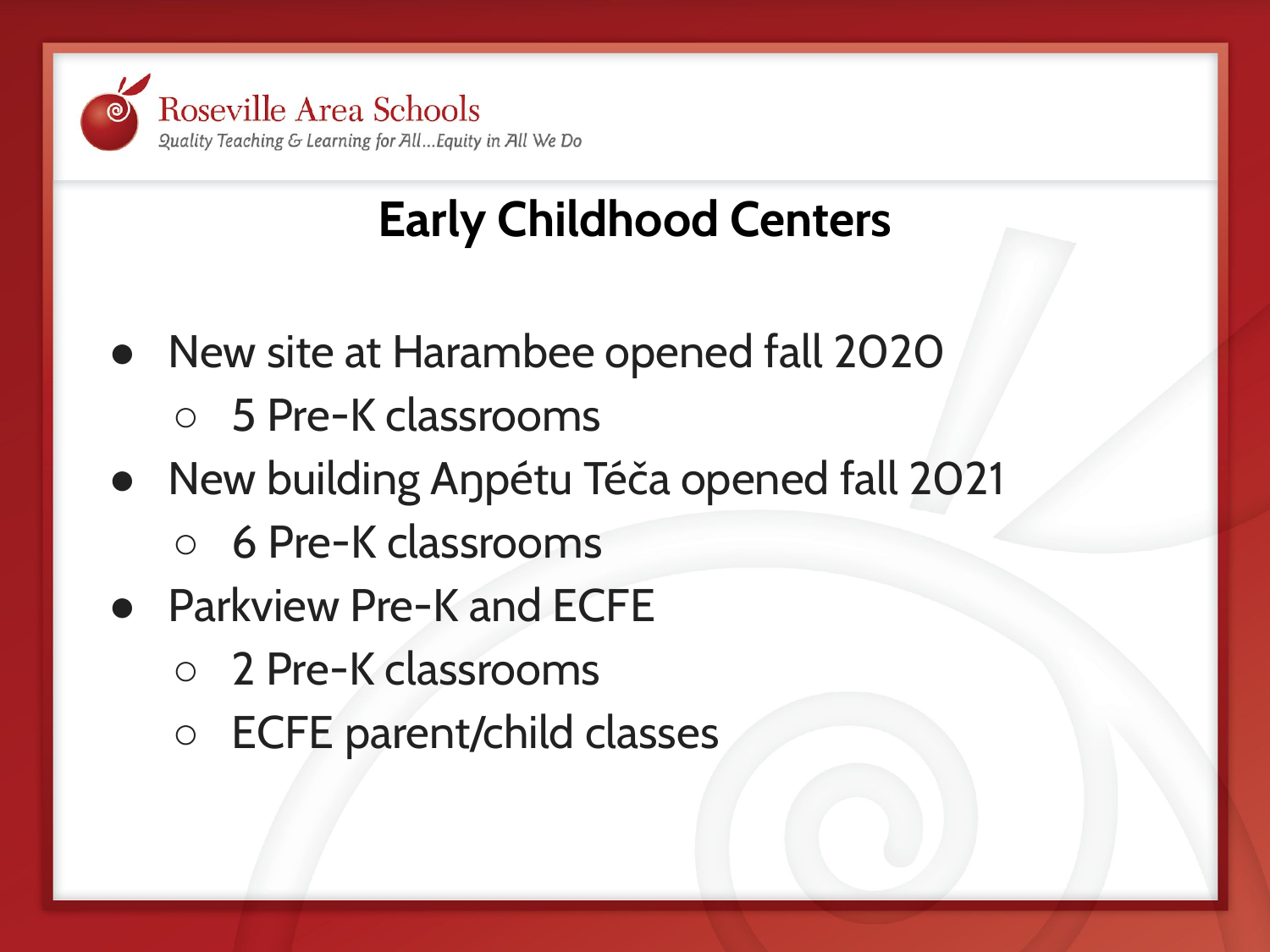

Each day at school your child will have the opportunity to participate in:

- Literacy, Math and Social/Emotional Learning
	- Large group activities
	- Small group activities
- Self-directed free choice play time
- Read-aloud books

●

- **Large motor activities**
- Centers/interest areas: math, science, dramatic play, sand/water/sensory, blocks and building toys, puzzles and games, large and small motor activities, art/easel, writing, and reading/library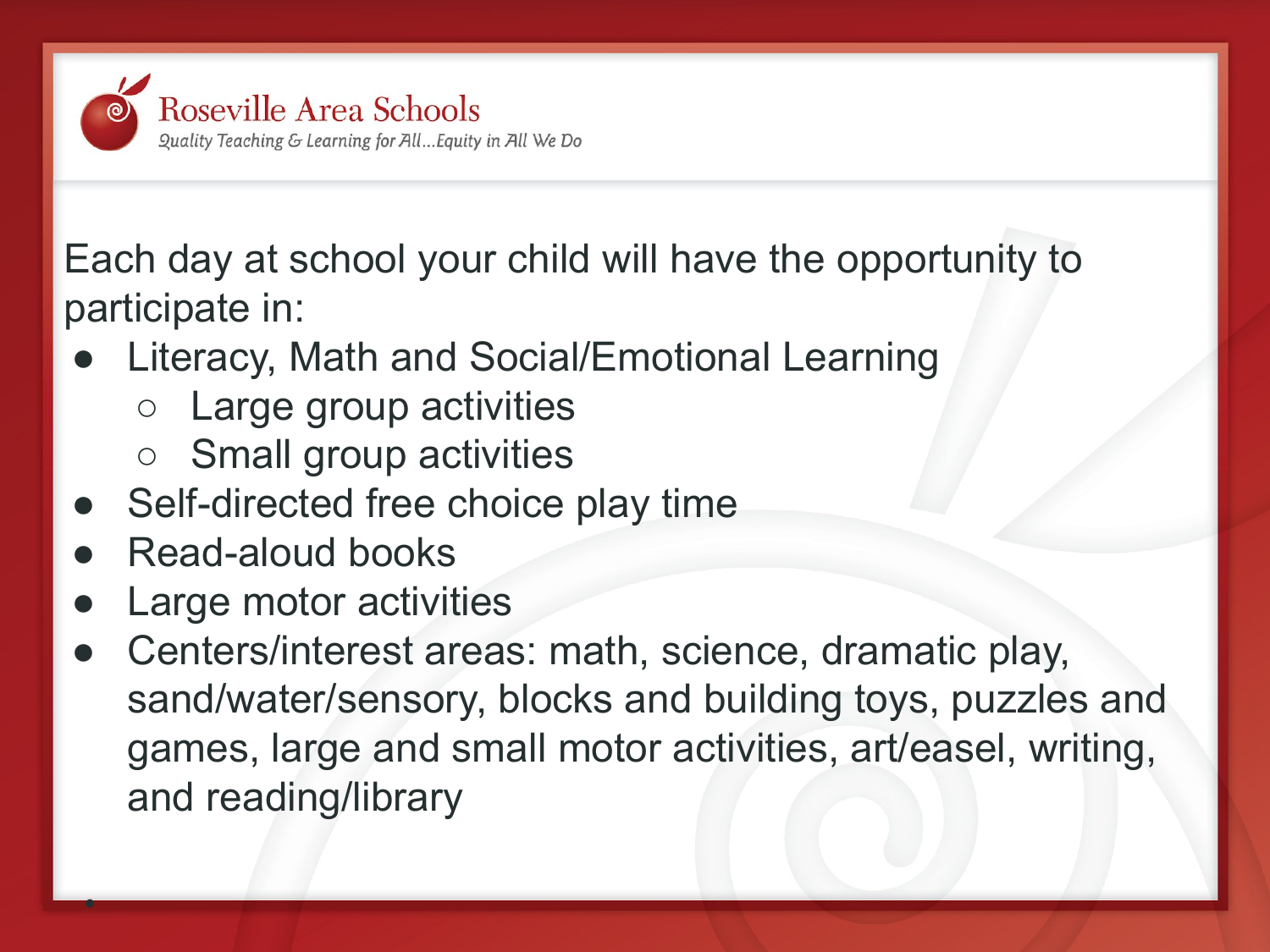

### **Sample daily schedule full day class**

- 9:30 10:00: Sign-in/breakfast
- 10:00 10:45: Self-directed learning
- 10:45 11:00: Morning Meeting
- 11:00 11:45: Outdoor play
- 11:45 12:00: Bathroom, get ready for lunch
- 12:00 12:30: Lunch
- 12:30 1:00: Literacy
- 1:00 1:45: Self-directed learning
- 1:45 2:15: WIN time
- 2:15 2:30: Social Emotional learning activities
- 2:30 2:45: Snack
- 2:45 3:00: Math
- 3:00 3:45: Large muscle play
- 3:45 4:00: Dismissal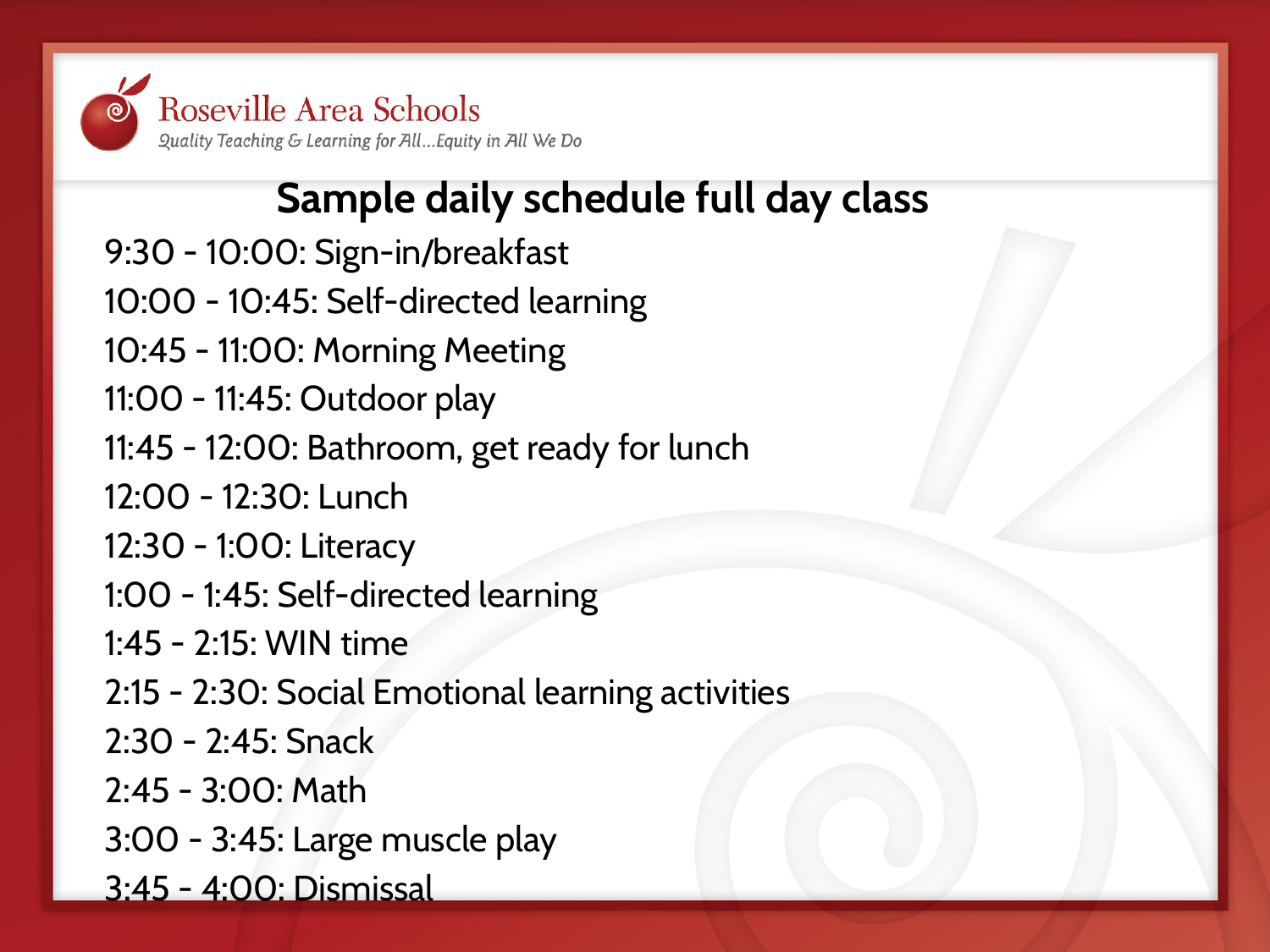

### **Sample daily schedule half day class**

9:30- 9:50: Arrival, sign-in, table activities 10:00 - 10:10: Large group 10:10 - 10:50: Self-directed learning 10:50 - 11:00: Clean up, get ready for lunch 11:00 - 11:30: Lunch 11:30 - 12:00: Small groups (Literacy, Math, and Social Emotional learning) 12:00 - 12:30: Outdoor play 12:30: Dismissal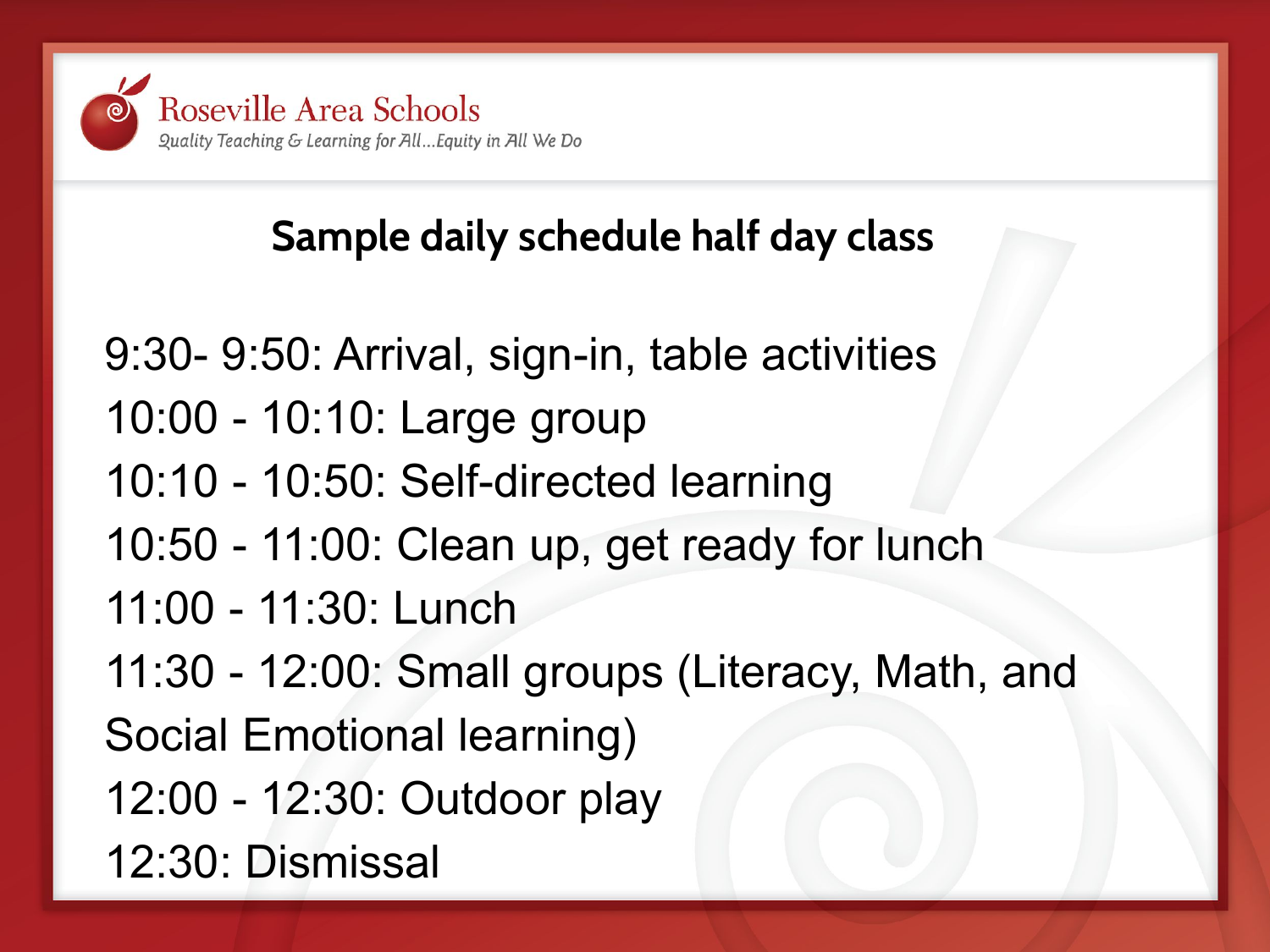

## **Meals**

Lunch (for additional cost or qualifying for free/reduced price meals) is served during full day class and morning half day classes. Students may bring a lunch from home. Visit the nutrition website:<https://rosevillenutrition.com>

Snack is served during all day classes and afternoon half day classes.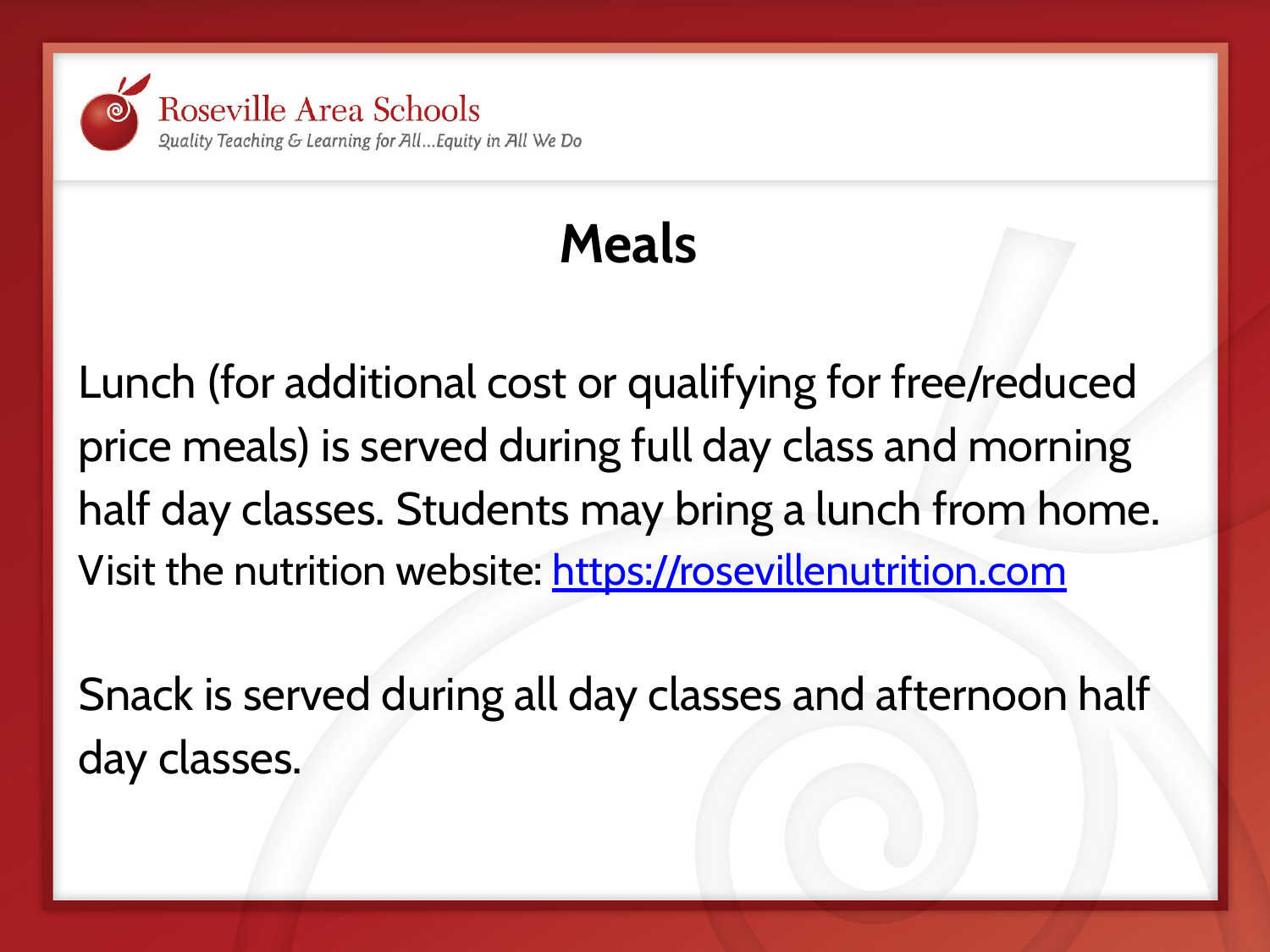

### **Class Size**

- Up to 20 students (with 2 staff)
- 1:10 ratio (staff to students)
- 1 teacher and 1 para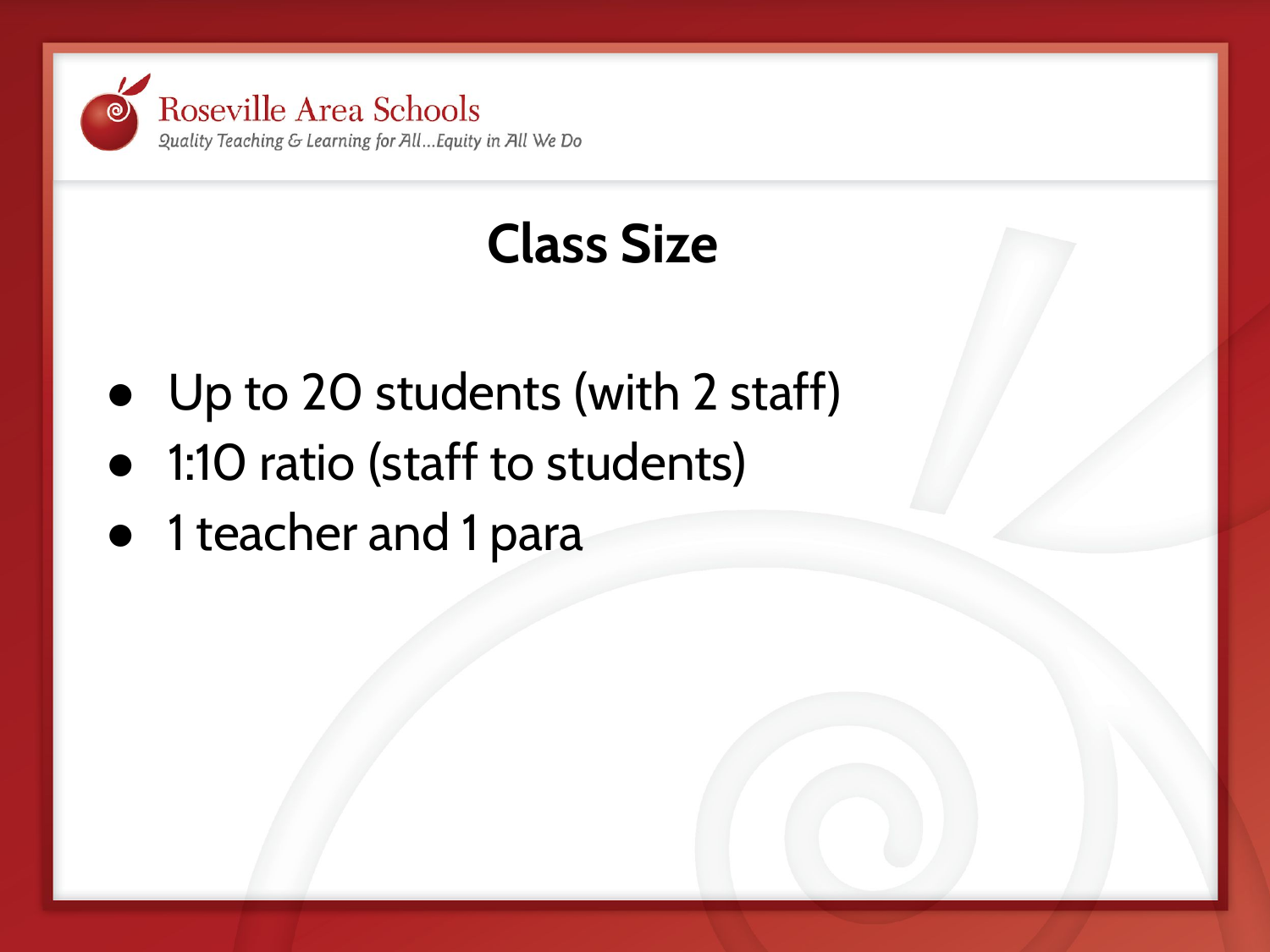

## **Social/Emotional Development**

### **Second Step Early Learning Program**

- Promotes success in the classroom, school and life by teaching children skills that increase their ability to:
	- have empathy
	- manage emotions
	- make friends
	- solve social problems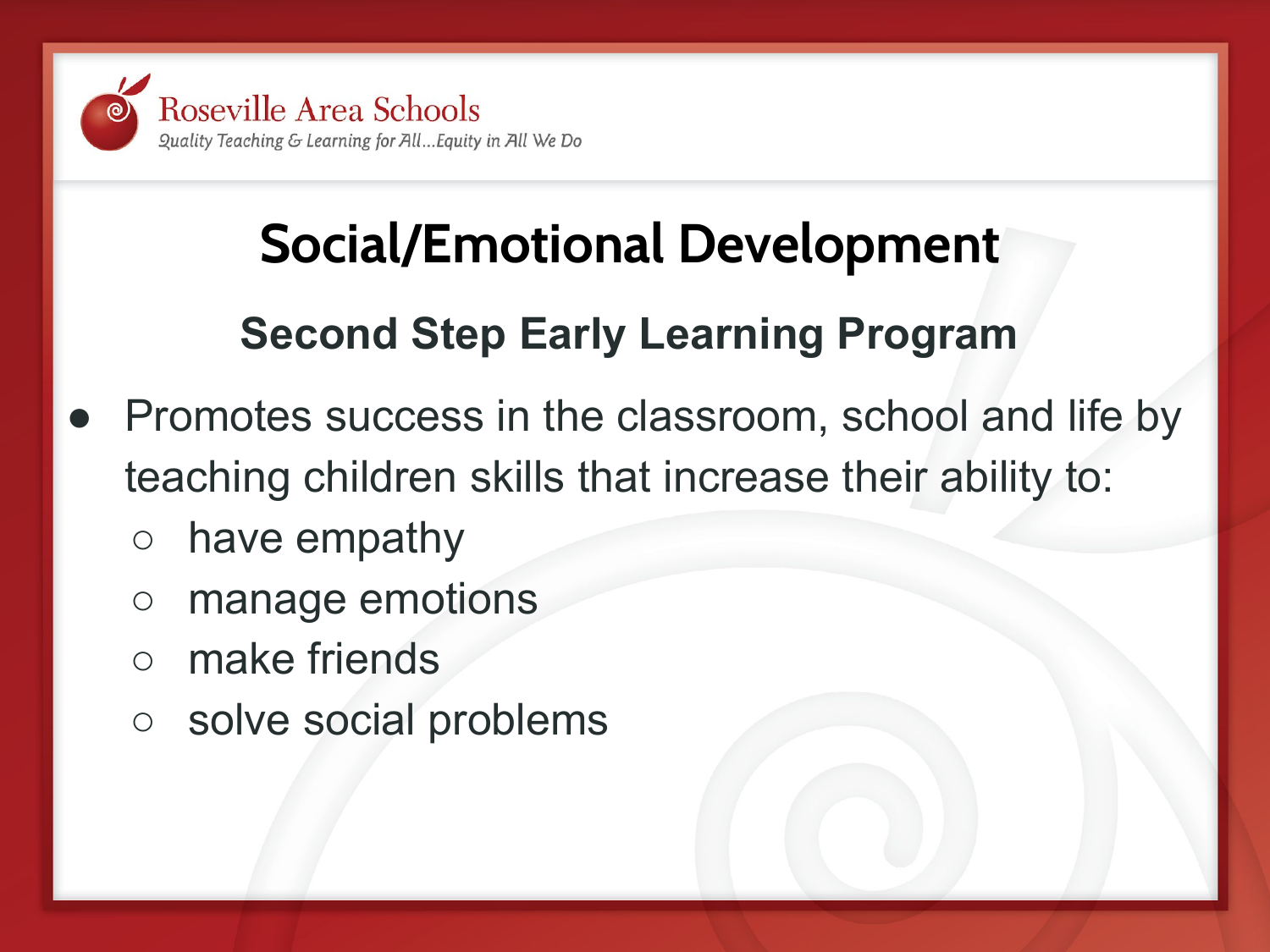

## **Social/Emotional Development**

We set up our classroom environment based on positive relationships with adults and peers.

> Weekly Learning Goals and Topics Skills for Learning Empathy Emotion Management Friendship Skills and Problem Solving **Transitions**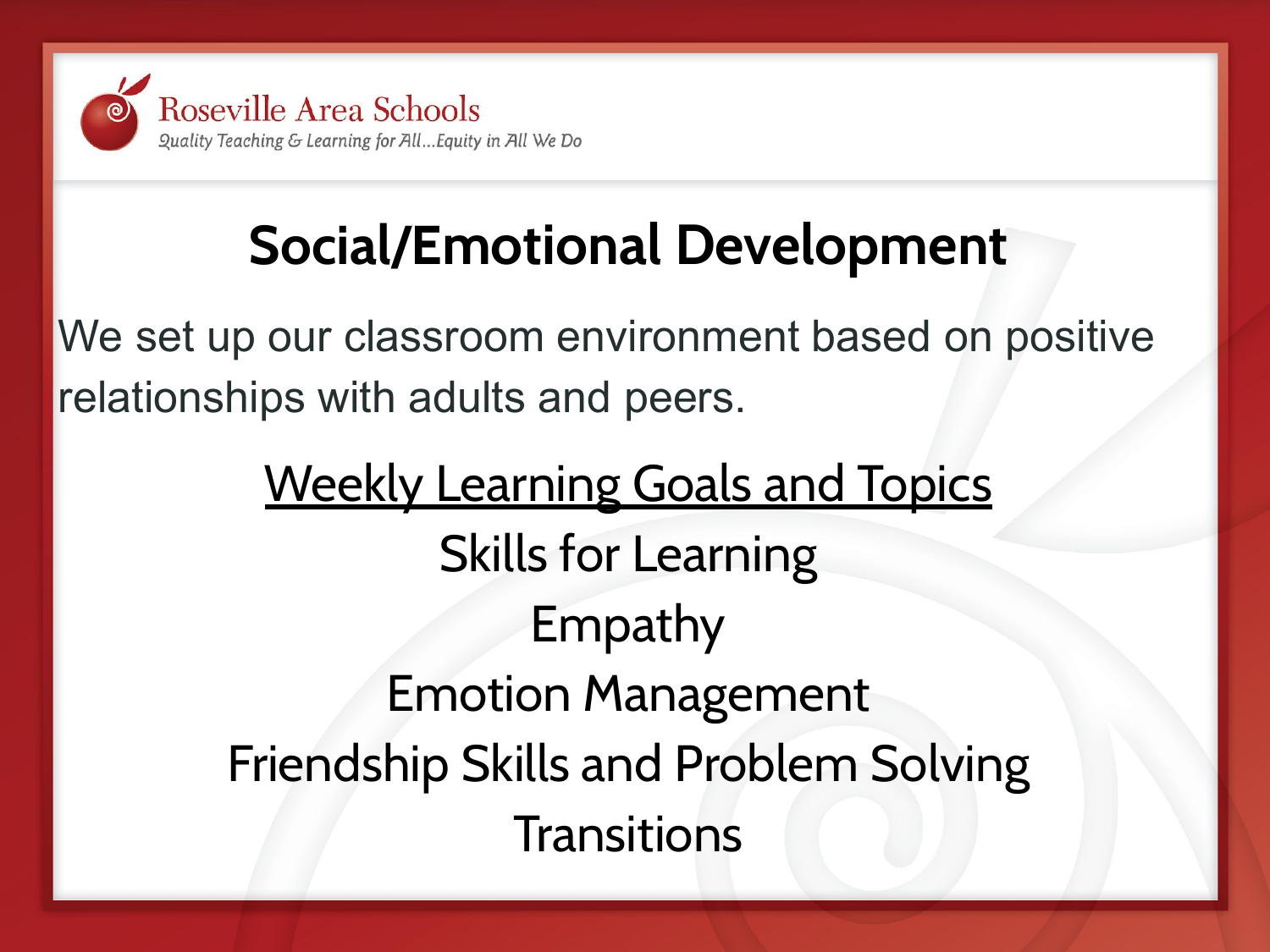

## **Literacy**

- In alignment with the district goal of having all students reading at grade level by third grade, we implement the SEEDS of Learning curriculum into our Pre-K program.
	- Embedded literacy activities into the daily schedule, routines and transitions.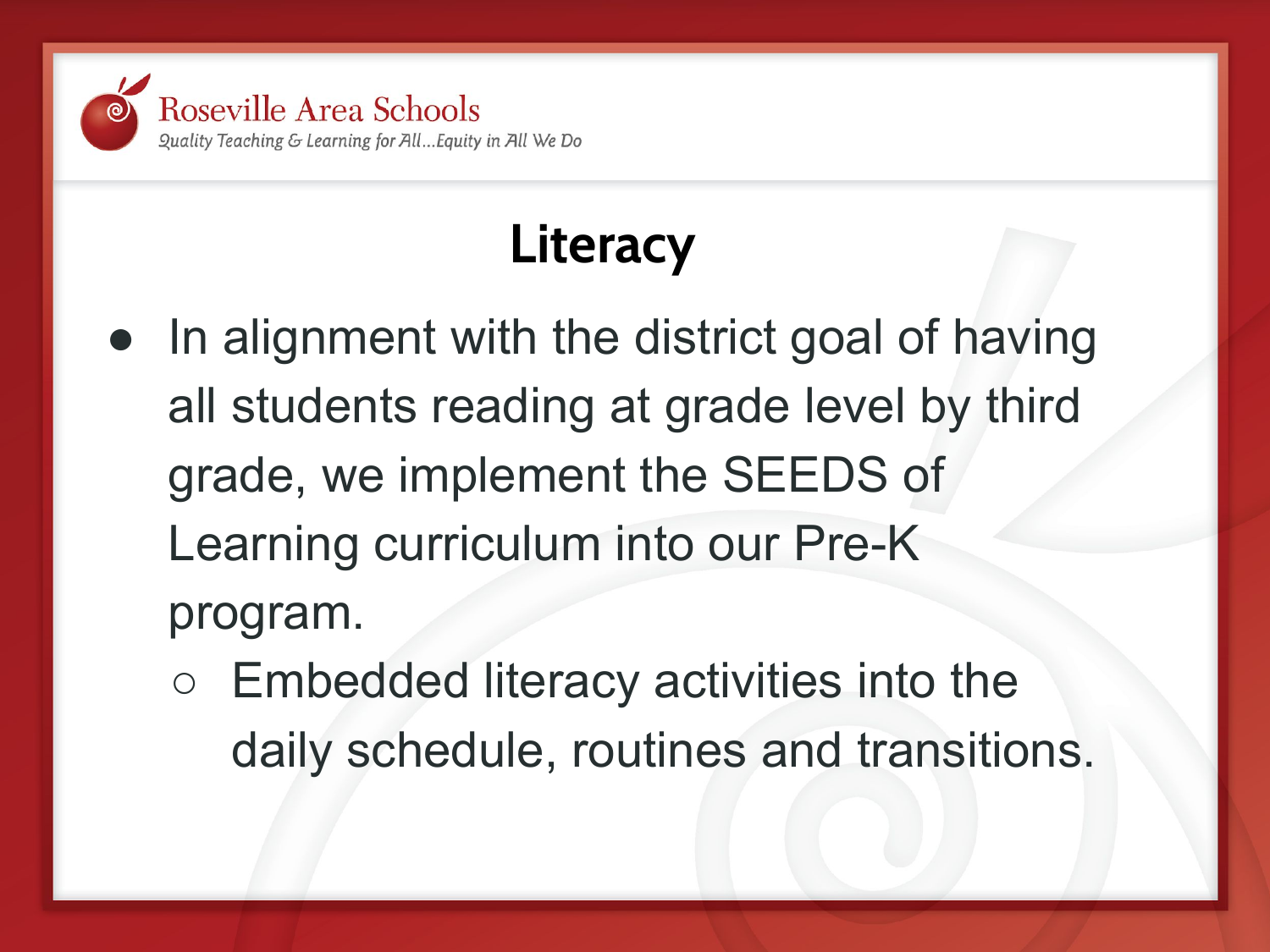

Teachers create learning opportunities to support the child's growth in these are "Big 5" essential early literacy skills:

- vocabulary and meaning
- alphabetic knowledge
- book and print concepts
- phonological memory and awareness
- oral language and conversation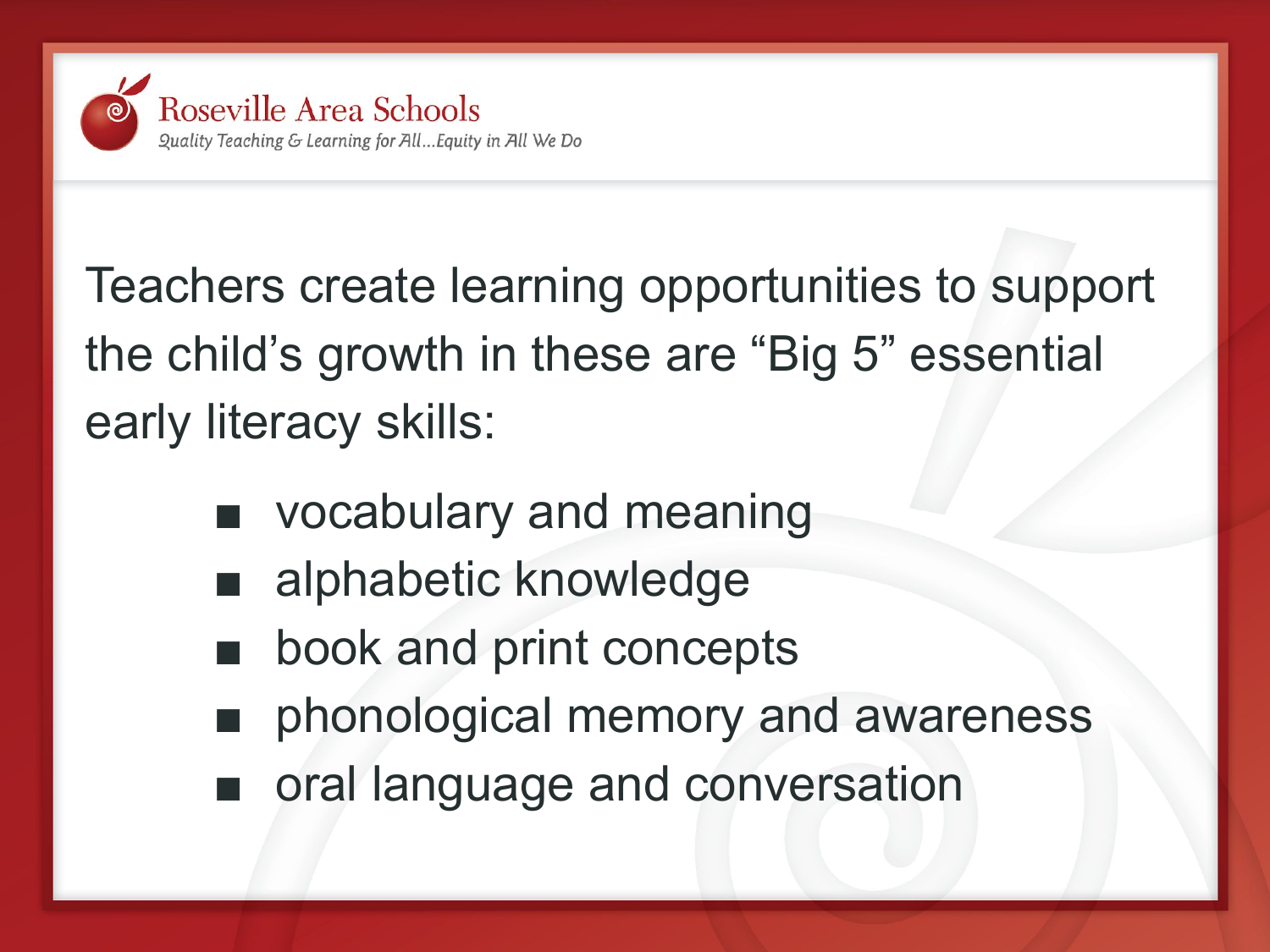

## **Math**

My Math Pre-K learning standards are aligned with K-12 to help children learn the skills that will support math success through grade 12 and beyond. We learn about:

- numbers
- shapes
- sorting
- patterns
- measurement
- graphs and more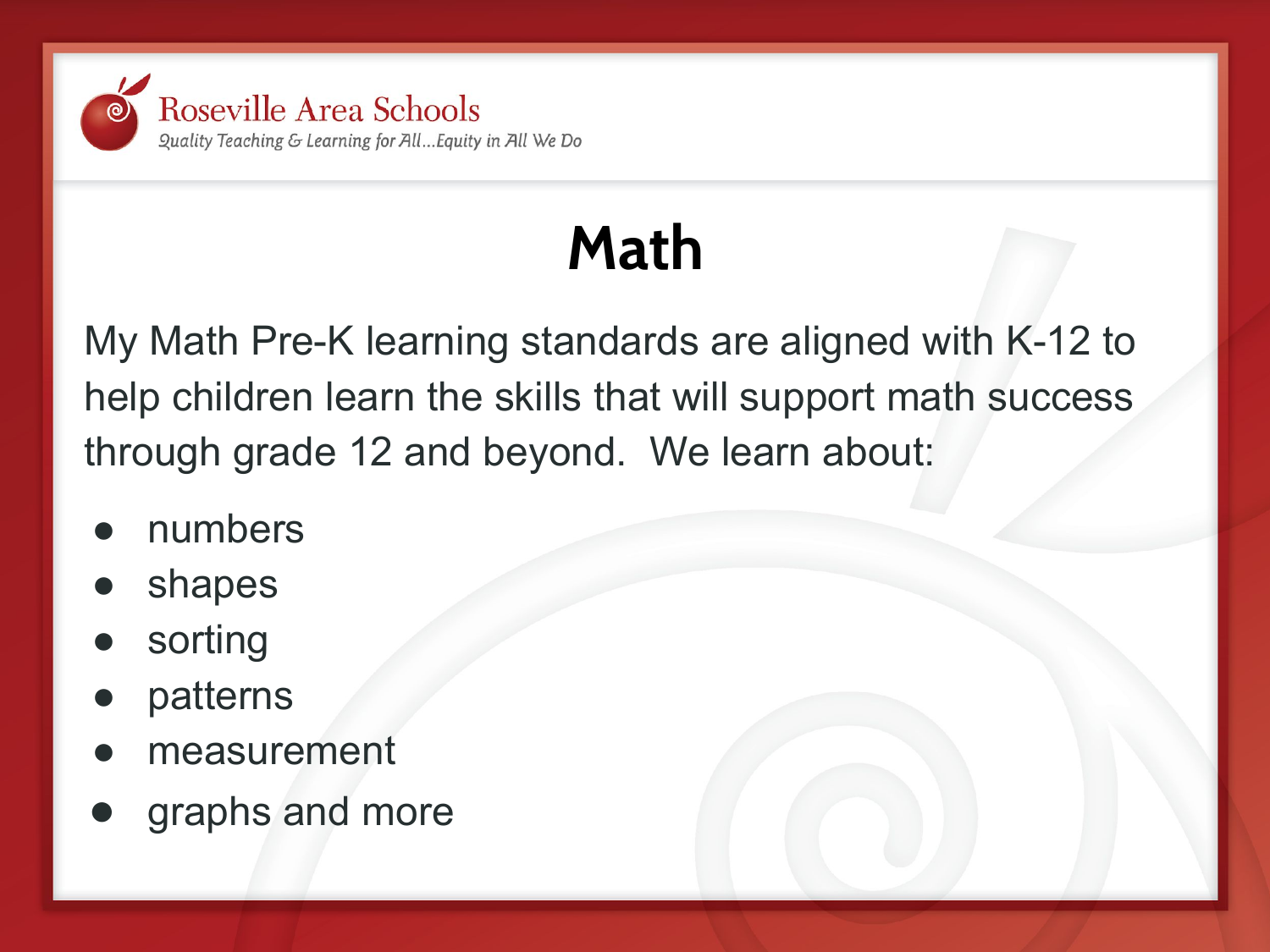

#### School Year at a Glance

School Year Calendar, September 12, 2022 - June 8, 2023 Students must meet the age requirement of 3 or 4 by September 1, 2022.

| Age            | <b>Schedule</b>   | Days    | <b>Time</b>          | Location              | <b>Additional Information</b> | <b>Class</b> | <b>Monthly Fee</b> |
|----------------|-------------------|---------|----------------------|-----------------------|-------------------------------|--------------|--------------------|
| з              | $2 \,$ day        | T.Th    | 10 a.m.-12:30 p.m.   | Anpétu Téča*          |                               | 302          | \$130              |
| 3              | 2 day             | T.Th    | 10 a.m.-4:30 p.m.    | Anpétu Téča*          | Bilingual (Spanish/English)   | 305          | \$300              |
| 3              | $2$ day           | T.Th    | 10 a.m.-4:30 p.m.    | Anpétu Téča*          |                               | 303          | \$300              |
| $\overline{3}$ | $2 \,$ day        | T.Th    | 9:30 a.m.-12:30 p.m. | Harambee              |                               | 304          | \$160              |
| 3              | 2 day             | T.Th    | 9:30 a.m.-4 p.m.     | Harambee*             |                               | 301          | \$300              |
|                |                   |         |                      |                       |                               |              |                    |
| 384            | 3 day             | M.W.F   | 10 a.m.-12:30 p.m.   | Anpetu Teca*          |                               | 503          | \$185              |
| 384            | $2$ day           | T.Th    | 1:30-4:30 p.m.       | Anpétu Téča*          |                               | 505          | \$160              |
| 3 & 4          | 3 day             | M, W, F | 9:30 a.m.-12:30 p.m. | Harambee              |                               | 504          | \$220              |
| 3&4            | $2$ day           | T.Th    | $1:30-4 p.m.$        | Harambee              |                               | 502          | \$130              |
| 4              | 3 day             | M.W.F   | 10 a.m.-4:30 p.m.    | Anpétu Téča*          |                               | 404          | \$400              |
| 4              | 5 day             | $M-F$   | 10 a.m.-4:30 p.m.    | Anpétu Téča*          |                               | 406          | \$690              |
| $\overline{4}$ | 3 day             | M.W.F   | 10 a.m.-4:30 p.m.    | Anpetu Teca*          | Bilingual (Spanish/English)   | 405          | \$400              |
| 4              | 5 day             | $M-F$   | 9:30 a.m.-4 p.m.     | Harambee*             |                               | 402          | \$690              |
| $\overline{4}$ | 3 day             | M.W.F   | 9:30 a.m.-4 p.m.     | Harambee*             |                               | 409          | \$400              |
| $\overline{4}$ | 5 day             | $M-F$   | 7:35a.m - 2 p.m.     | Parkview <sup>4</sup> |                               | 407          | \$690              |
| $\overline{4}$ | $2 \frac{day}{ }$ | T/Th    | 10 a.m.-4:30 p.m.    | Anpétu Téča*          |                               | 411          | \$300              |
| $\overline{4}$ | 3 day             | M.W.F   | 1:30-4:30 p.m.       | Anpétu Téča*          |                               | 410          | \$220              |
| 4              | 3 day             | M.W.F   | $1:30-4 p.m.$        | Harambee              |                               | 413          | \$185              |

#### Year-Round Calendar, September 12, 2022 - July 27, 2023

| Age Schedule Days |     | <b>Time</b>      | Location              | <b>Additional Information</b> |     | Class   Monthly Fee |
|-------------------|-----|------------------|-----------------------|-------------------------------|-----|---------------------|
| 5 day             | M.F | 9:30 a.m.-4 p.m. | Harambee <sup>®</sup> | Year round, 10 payments       | 408 | 5621                |



- & Districtwide transportation may be available to Parkview.
- Transportation may be available for residence east of Dale St to Harambee.  $*$
- + Transportation may be available for residence west of Dale St to Anpétu Téča.

Children must be potty trained and independent in using the bathroom. Pull-Ups or diapers are not allowed.

#### **Payment and Cancellation Policy**

- Nine monthly payments. The first monthly payment is due with the registration along with a \$50 non-refundable registration fee. The remaining payments are due the 5th of each month.
- If a Pre-K class is cancelled before class begins, a full refund will be given minus the \$50 non-refundable registration fee.
- After September 12, 2022, a two-week cancellation notice is required and fees will be pro-rated.

### **2022 - 2023 Course Guide**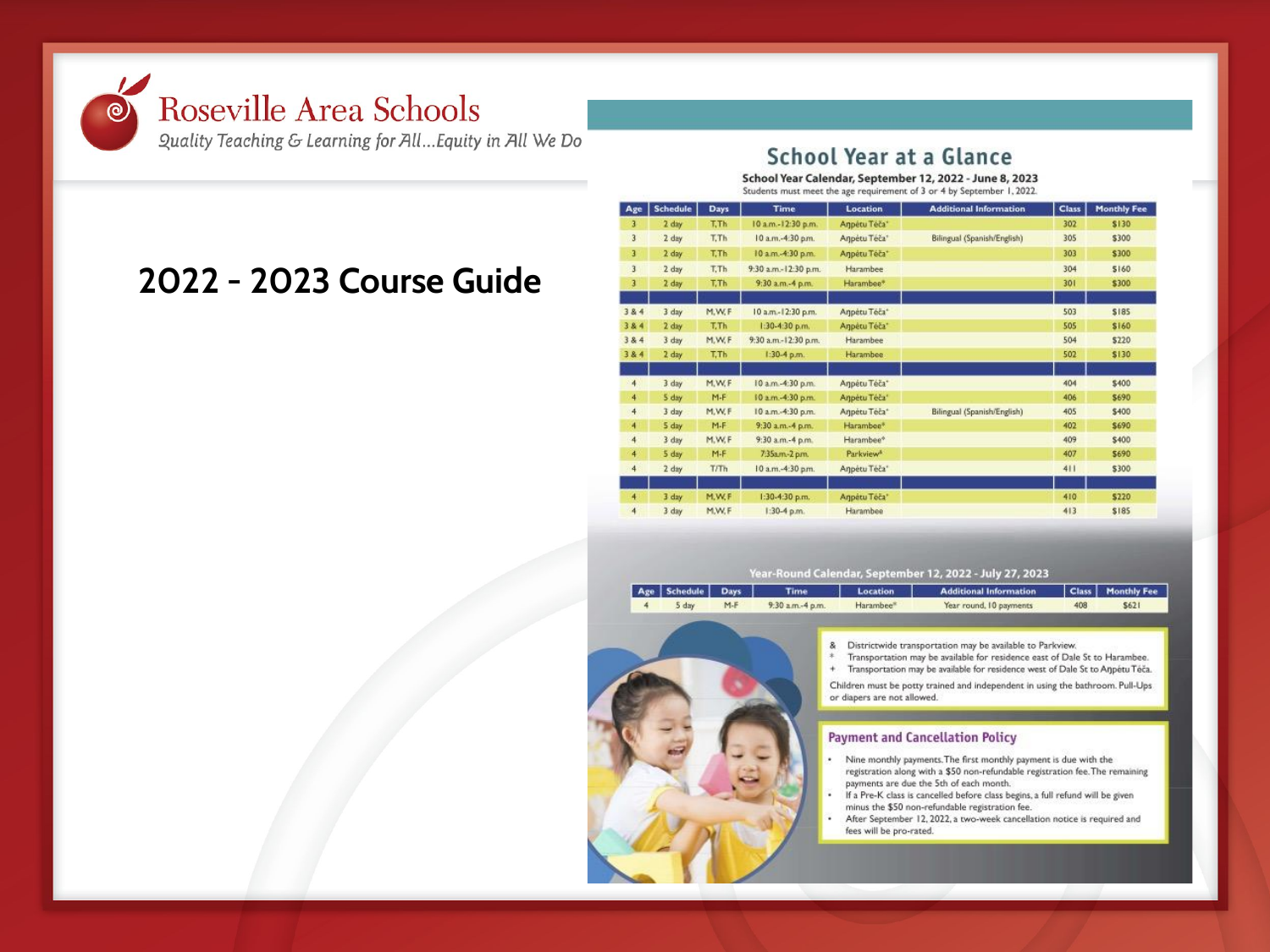

### **Transportation to Pre-K**

- Parent drop off and pick up
- Bus transportation available for some Pre-K classes
	- East of Dale St to the Early Childhood Center at Harambee
	- West of Dale St to the Early Childhood Center at Aŋpétu Téča
	- District wide to the Early Childhood Center at Parkview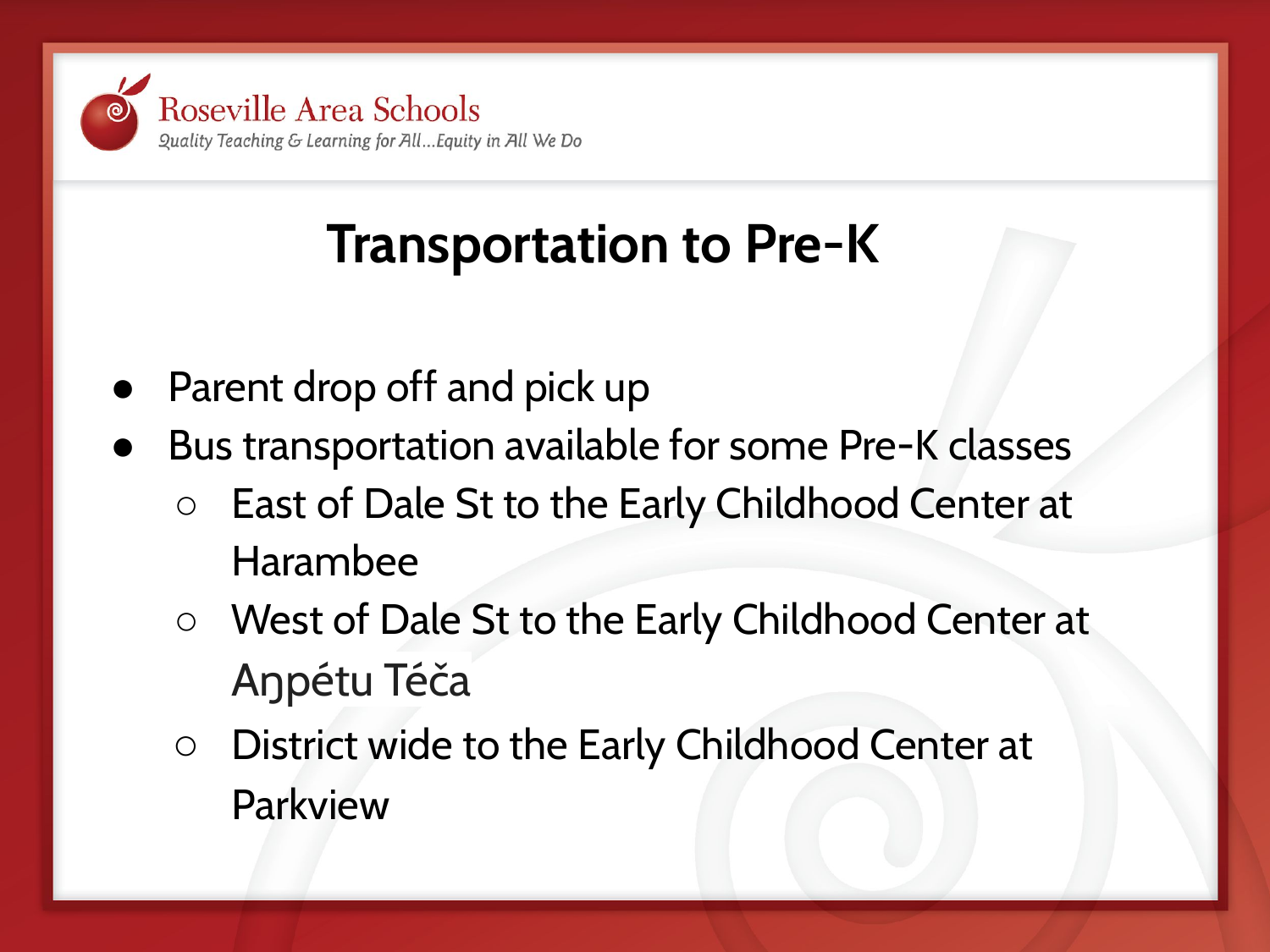

### **Pre-K Registration Form 2022-23**



buility Teaching & Learning for All... Equity in All We Do

2022-2023 Pre-K Program Registration

Please return this completed form to:<br>Parkview Early Childhood, 701 County Rd. B West, Roseville, MN 55113 or scan and email to glsa.carlson@isd623.org

where

| Child's Full Name (First):       | (Middle):                   |       | (Last): | <b>D</b> Female<br>C Male                      |
|----------------------------------|-----------------------------|-------|---------|------------------------------------------------|
| Race/Ethnicity:                  | Birthdate (month/day/year): |       |         | Age on September 1, 2022:                      |
| Street Address:                  | Apt #:                      | City: |         | Zip                                            |
| Primary language spoken at home: |                             |       |         | Do you need interpreter assistance? O No O Yes |

Special Mealth Concerns (accommodations, allergy, dietary restrictions, or special needs we should be aware of):  $\Box$  No  $\Box$  Yes, explain:

Is your child receiving ECSE services or have an IEP? I No II Yes. If yes, what is your child's disability: Has your child completed an early childhood screening? [ No [ ] Yes If yes, when:

If your child completed screening outside of Roseville Area Schools, please provide a copy of the summary.

#### **Pre-K Class Choice**

| Ist Choice (class #):<br>2nd Choice (class #):<br>3rd Choice (class #):                                                        | Please check all that apply:<br>I can transport child to school.                                                          |  |  |
|--------------------------------------------------------------------------------------------------------------------------------|---------------------------------------------------------------------------------------------------------------------------|--|--|
| 1st month payment:<br>Registration fee:<br>\$50<br>Total Due:                                                                  | I need bus transportation for my child. (Address must be in<br>Roseville Area School District.)<br>Bus Pick Up (address): |  |  |
| I Please contact me with financial assistance information.<br>Go to isd623.org/Pre-K for the financial assistance application. | Bus Drop Off (address):<br>Are there older siblings in district? Q Yes Q No<br>If yes, which school(s):                   |  |  |

| Parent/Guardian Data      | Parent/Guardian #1 |                           | Parent/Guardian #2 |
|---------------------------|--------------------|---------------------------|--------------------|
| Name (First, MI, Last)    |                    | Name (First, MI, Last)    |                    |
| Date of birth             |                    | Date of birth             |                    |
| Relationship to student   |                    | Relationship to student   |                    |
| Address                   |                    | Address                   |                    |
| City, State, Zip Code     |                    | City, State, Zip Code     |                    |
| Phone Q cell Q home       |                    | Phone D cell D home       |                    |
| Job status/hours per week |                    | Job status/hours per week |                    |
| Yearly household income   |                    | Yearly household income   |                    |
| Email                     |                    | Email                     |                    |

Are you interested in volunteering? O No O Yes If yes, are you interested in: O Classroom volunteering O Advisory council

D First payment by cash, check or credit/debit card.

 $\square$  Enroll in auto pay by credit/debit card only.

(9 payments. First payment due with registration along with a \$50 non-refundable registration fee. Remaining payments processed on the 5th of the month.)

 $D$  Cash Q Check (Make Checks Payable to Roseville Area Schools) Q Credit/Debit Card (please fill out info below)

Card Type (check one): Q Mastercard **Q** Visa **Q** Discover  $\mathbf{r}$  $\sim$   $\sim$ 

| IName on Card:        |     |
|-----------------------|-----|
| Credit Card Number:   | Exp |
| Authorized Signature: | Dat |

By registering your child for Pre-K classes, you are acknowledging that photos of you and your child may be used for educational and publicity purposes for Roseville Area Schools or Roseville Community Education. To read the District's full policy on Directory Information, please contact Roseville Pre-K at 651-604-3578. Immunization record or a notarized conscientious objector letter is required in order to participate in ECFE and Pre-K classes. Please submit to the Pre-K teacher or the office.

| Name of adult filling out this registration form: | Stenatur | <b>Date</b> |
|---------------------------------------------------|----------|-------------|
|                                                   |          |             |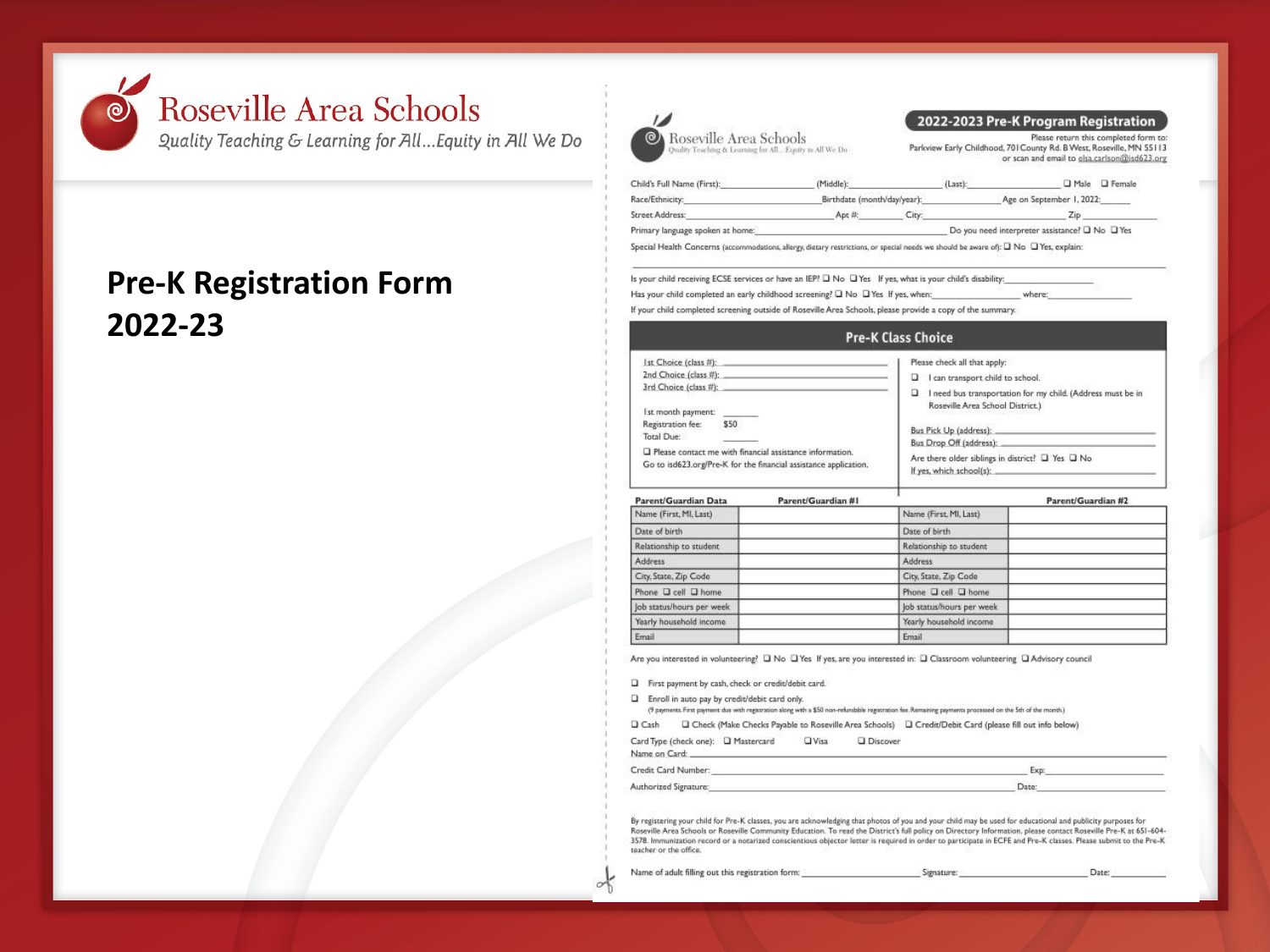

### **Financial Assistance Application 2022-23**

|    | <b>Pre-K Financial Assistance Application</b>                                                                                                                                                                                  |                                             |        |                                                                                                                                                                                                                                      |
|----|--------------------------------------------------------------------------------------------------------------------------------------------------------------------------------------------------------------------------------|---------------------------------------------|--------|--------------------------------------------------------------------------------------------------------------------------------------------------------------------------------------------------------------------------------------|
|    | <b>Child's Name:</b>                                                                                                                                                                                                           |                                             |        | <b>Example 20 In the United States of Birth Contract Contract Contract Contract Contract Contract Contract Contract Contract Contract Contract Contract Contract Contract Contract Contract Contract Contract Contract Contract </b> |
|    | Parent/Guardian Name(s): Name (s) and the contract of the contract of the contract of the contract of the contract of the contract of the contract of the contract of the contract of the contract of the contract of the cont |                                             |        |                                                                                                                                                                                                                                      |
|    | Address: Analysis and the contract of the contract of the contract of the contract of the contract of the contract of the contract of the contract of the contract of the contract of the contract of the contract of the cont |                                             |        |                                                                                                                                                                                                                                      |
|    | Phone Number: Email:                                                                                                                                                                                                           |                                             |        |                                                                                                                                                                                                                                      |
|    |                                                                                                                                                                                                                                |                                             |        | The information requested on this form helps us understand more about how to support your family's needs and to determine if                                                                                                         |
|    |                                                                                                                                                                                                                                | your family is eligible for fee assistance. |        |                                                                                                                                                                                                                                      |
|    | Who are the primary caregivers? (Select all that apply:                                                                                                                                                                        |                                             |        |                                                                                                                                                                                                                                      |
|    | Mother                                                                                                                                                                                                                         |                                             |        | Foster Parent                                                                                                                                                                                                                        |
|    | Father                                                                                                                                                                                                                         |                                             |        |                                                                                                                                                                                                                                      |
|    | Grandparents                                                                                                                                                                                                                   |                                             |        |                                                                                                                                                                                                                                      |
|    | How many people are in your household? Adults Children                                                                                                                                                                         |                                             |        |                                                                                                                                                                                                                                      |
|    |                                                                                                                                                                                                                                |                                             |        |                                                                                                                                                                                                                                      |
|    | What is the highest level of education you (primary caregivers) have completed?                                                                                                                                                |                                             |        |                                                                                                                                                                                                                                      |
|    | $\Box$ 8 <sup>th</sup> grade                                                                                                                                                                                                   |                                             | Ω.     | Some College (no degree)                                                                                                                                                                                                             |
|    | $\Box$ 12 <sup>th</sup> grade (did not graduate)                                                                                                                                                                               |                                             | . E .  | Associate degree                                                                                                                                                                                                                     |
|    | High School diploma or GED                                                                                                                                                                                                     |                                             | $\Box$ | Bachelor's Degree or higher                                                                                                                                                                                                          |
|    |                                                                                                                                                                                                                                |                                             |        |                                                                                                                                                                                                                                      |
|    | Do you participate in any of these programs?                                                                                                                                                                                   |                                             |        |                                                                                                                                                                                                                                      |
| o. | Child Care Assistance (CCAP)                                                                                                                                                                                                   |                                             |        | Child receives ECSE services (IEP)                                                                                                                                                                                                   |
| n. | MN Family Investment Program (MFIP)                                                                                                                                                                                            |                                             | $\Box$ | Child and Adult Care Food Program (CACFP)                                                                                                                                                                                            |
|    | $\neg$ wic                                                                                                                                                                                                                     |                                             |        | Head Start                                                                                                                                                                                                                           |
|    | Free or Reduced-Price Lunch                                                                                                                                                                                                    |                                             |        | Foster care                                                                                                                                                                                                                          |
|    | Medical Assistance (MA)                                                                                                                                                                                                        |                                             |        |                                                                                                                                                                                                                                      |
|    | Food Support (SNAP)                                                                                                                                                                                                            |                                             |        |                                                                                                                                                                                                                                      |
|    | Other family factors. Mark all that apply.                                                                                                                                                                                     |                                             |        |                                                                                                                                                                                                                                      |
| o. | English language learner (ELL)                                                                                                                                                                                                 |                                             |        |                                                                                                                                                                                                                                      |
|    | Homeless (shelter, moving from place to place,                                                                                                                                                                                 |                                             |        |                                                                                                                                                                                                                                      |
|    | staying temporarily with family or friends, in a car, hotel, etc.                                                                                                                                                              |                                             |        |                                                                                                                                                                                                                                      |
|    | Child receives ECSE services (IEP)                                                                                                                                                                                             |                                             |        |                                                                                                                                                                                                                                      |
|    | Severe/chronic health concerns                                                                                                                                                                                                 |                                             |        |                                                                                                                                                                                                                                      |
|    | □ Income loss due to COVID-19                                                                                                                                                                                                  |                                             |        |                                                                                                                                                                                                                                      |
|    | Other (please explain):                                                                                                                                                                                                        |                                             |        |                                                                                                                                                                                                                                      |
|    | What is your household income before taxes?                                                                                                                                                                                    |                                             |        |                                                                                                                                                                                                                                      |
|    |                                                                                                                                                                                                                                |                                             |        |                                                                                                                                                                                                                                      |
|    | Are you currently receiving, or have you ever received, a Pathways 1 or 2 scholarship? Yes No                                                                                                                                  |                                             |        |                                                                                                                                                                                                                                      |
|    | Has your child been in Pre-K before? Yes No. If yes, where?                                                                                                                                                                    |                                             |        |                                                                                                                                                                                                                                      |
|    |                                                                                                                                                                                                                                |                                             |        |                                                                                                                                                                                                                                      |
|    | I verify all of this information is true to the best of my knowledge.                                                                                                                                                          |                                             |        |                                                                                                                                                                                                                                      |
|    | Signed: Date: Determine the contract of the contract of the contract of the contract of the contract of the contract of the contract of the contract of the contract of the contract of the contract of the contract of the co |                                             |        |                                                                                                                                                                                                                                      |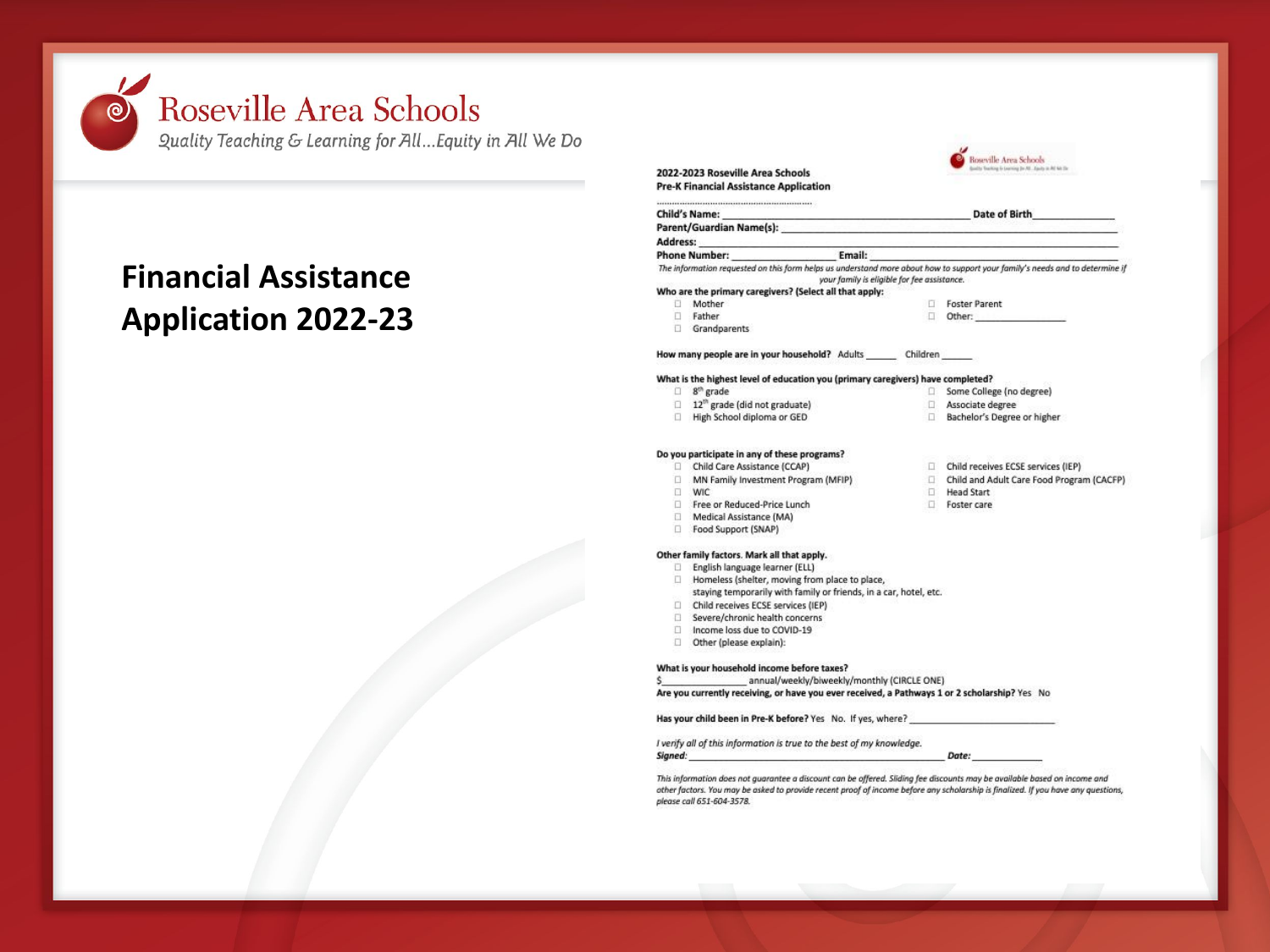

### **Registration Process**

Registrations accepted starting February 24, 2022. You can mail, fax (651-488-1697), email [\(elsa.carlson@isd623.org\)](mailto:elsa.carlson@isd623.org) or drop it off at: Parkview Early Childhood Office 701 County Road B West Roseville, MN 55113

### Class placement letters will be sent **starting the last week in March**.

**In June**, you will receive a letter with payment and/or scholarship information, and additional forms to confirm registration and transportation.

**In August**, you will receive a letter with information about school supplies, emergency contact forms, and a date/time to visit Pre-K classrooms.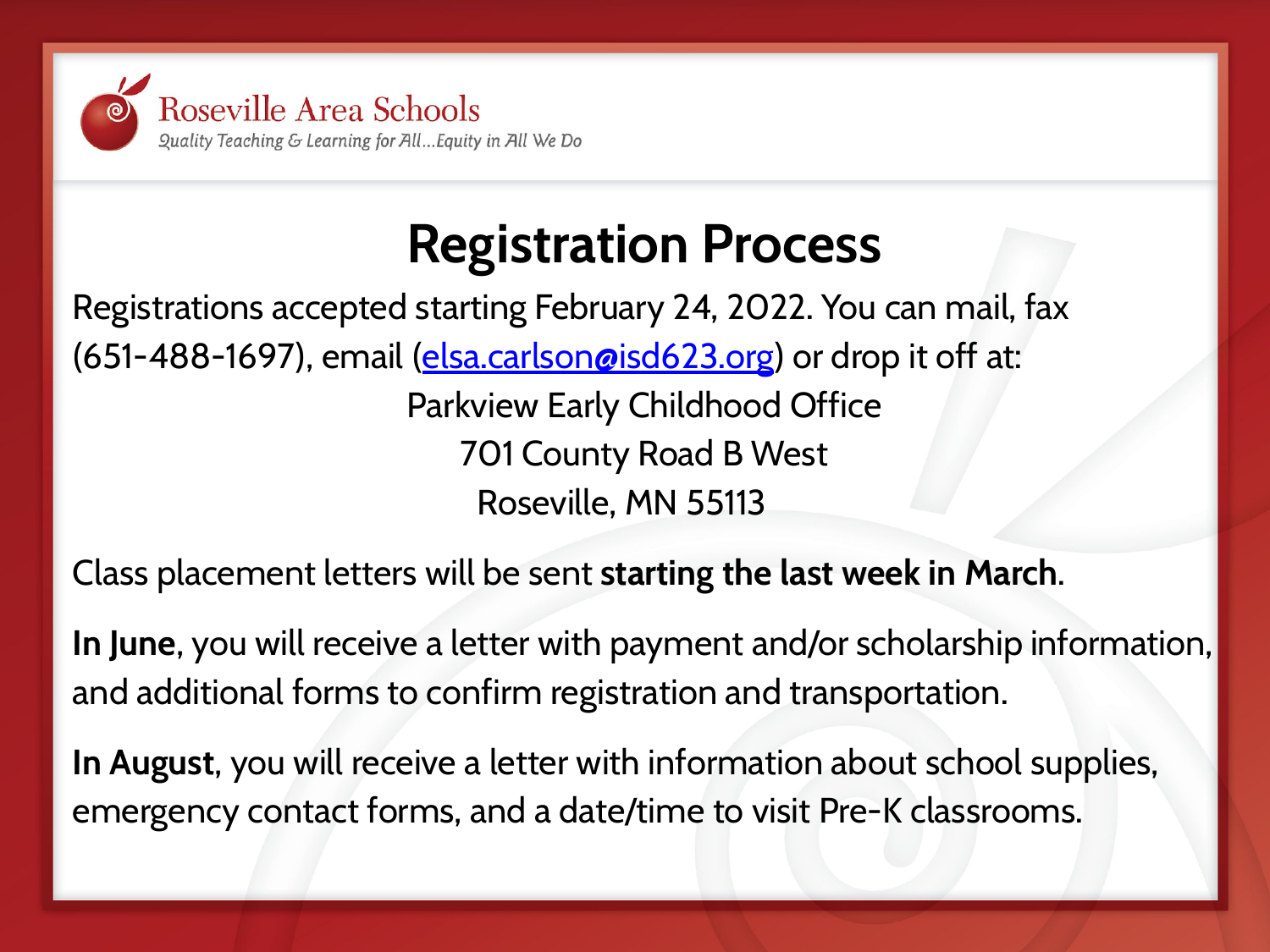

## **Early Childhood Screening**

- Early childhood screening is a quick developmental check and is required for all students in Pre-K within 45 days of starting the program
- Currently screenings are being held virtually
- In-person screenings resume at the end of March
- If screening completed outside of Roseville School district, we will need a copy of the results
- Information and registration for Early Childhood Screening: [https://www.isd623.org/ECF](https://www.isd623.org/community/community-ed/birth-age-5/early-childhood-screening)E